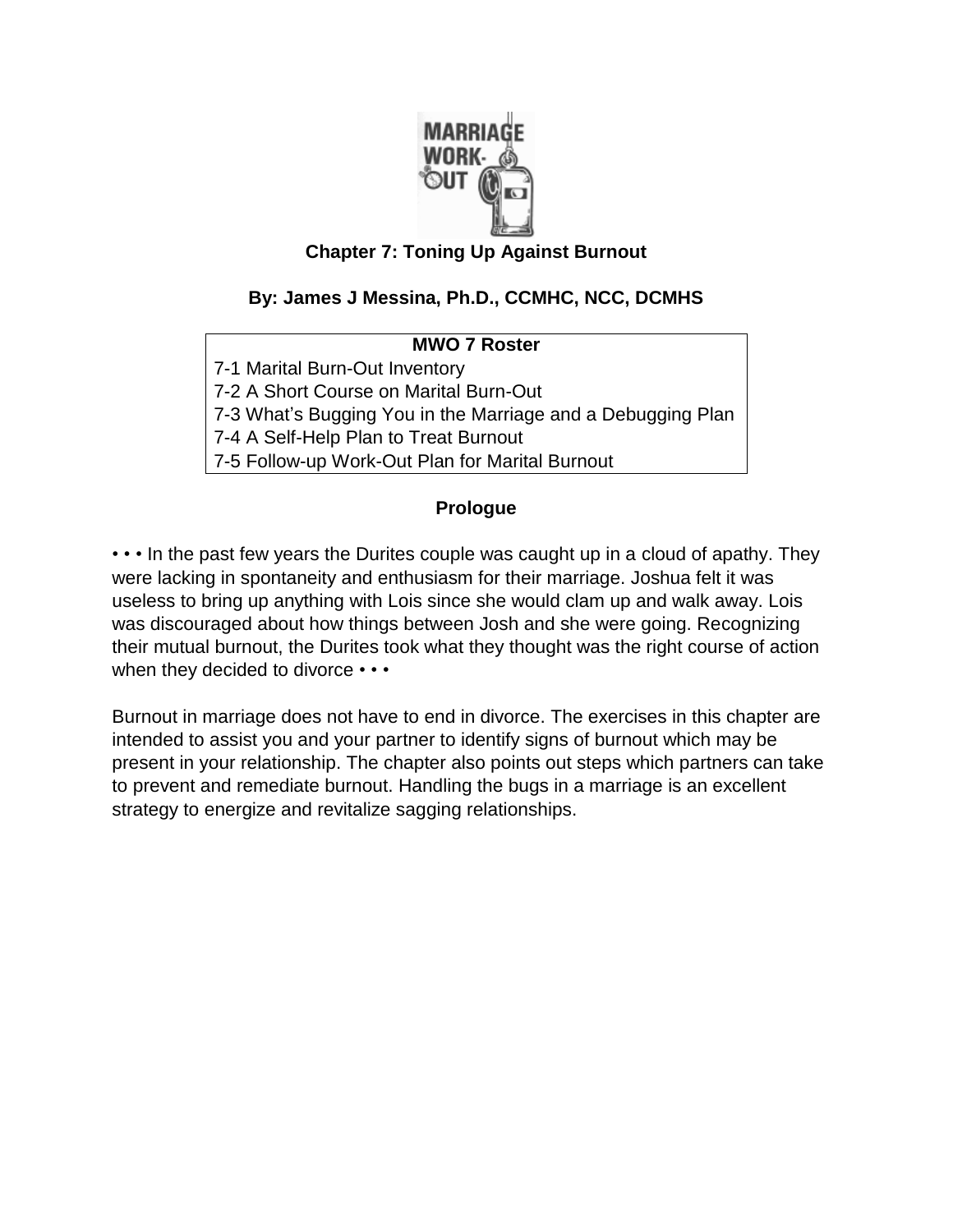### **7-1 Marital Burnout Inventory**

The following are 50 symptoms which married couples have used to describe their status or condition at the time of "Burnout." Read each phrase and rate it 1 to 10 as to the degree you are currently experiencing it in your marriage. Do this rating independent from your partner at first. Once you score this form compare it with your partner. Use the following scale:

| <b>Never</b> | <b>Occasionally</b> | <b>Constant</b> |  |
|--------------|---------------------|-----------------|--|
| experienced  | experienced         | experience      |  |

| Rating 1-10 | <b>Symptoms of Burnout</b>                                                 |
|-------------|----------------------------------------------------------------------------|
|             | 1. Overwhelmed                                                             |
|             | 2. Feeling of being "under supported by my partner                         |
|             | 3. Sensing my partner is "uncaring"                                        |
|             | 4. Tendency to catch more colds and flu and to stay sick longer            |
|             | 5. Feeling "over" tired or fatigued when in the company of my spouse       |
|             | 6. Chronic feeling of "being sick" or suffer psychosomatic illness         |
|             | 7. Chronic state of "having the marriage on my mind"                       |
|             | 8. Continuously asking self "Why do I stay in this marriage?"              |
|             | 9. Feeling glad when my partner is out of the house                        |
|             | 10. Feeling guilt in the marriage                                          |
|             | 11. Disillusionment in the marriage                                        |
|             | 12. Feeling "let down" when doing a "fun" activity with my spouse          |
|             | 13. Speaking of our marriage as if it isn't the "real world"               |
|             | 14. Feelings of helplessness in my marriage                                |
|             | 15. Desire to be allowed to be the "real me" in the marriage               |
|             | 16. Desire to have fewer expectations heaped on me from my spouse          |
|             | and/or children                                                            |
|             | 17. Blaming my spouse and/or children for everything                       |
|             | 18. Lack of caring for my spouse and/or children                           |
|             | 19. A feeling of self-righteousness with spouse and children               |
|             | 20. Feeling and acting very defensive with my spouse                       |
|             | 21. Maintaining an unapproachable attitude with my spouse and/or           |
|             | children                                                                   |
|             | 22. Self-questioning of personal values and judgments in my marriage       |
|             | 23. Feelings of being invisible in my marriage                             |
|             | 24. Feelings of being intimidated by my spouse and/or children             |
|             | 25. Asking self: "Is this all there is in this marriage?"                  |
|             | 26. Lack of interest in the outside world                                  |
|             | 27. Cutting self-off from family and/or friend and/or withdrawal into self |
|             | 28. Continuous reorganization of house, bedroom, garage, etc.              |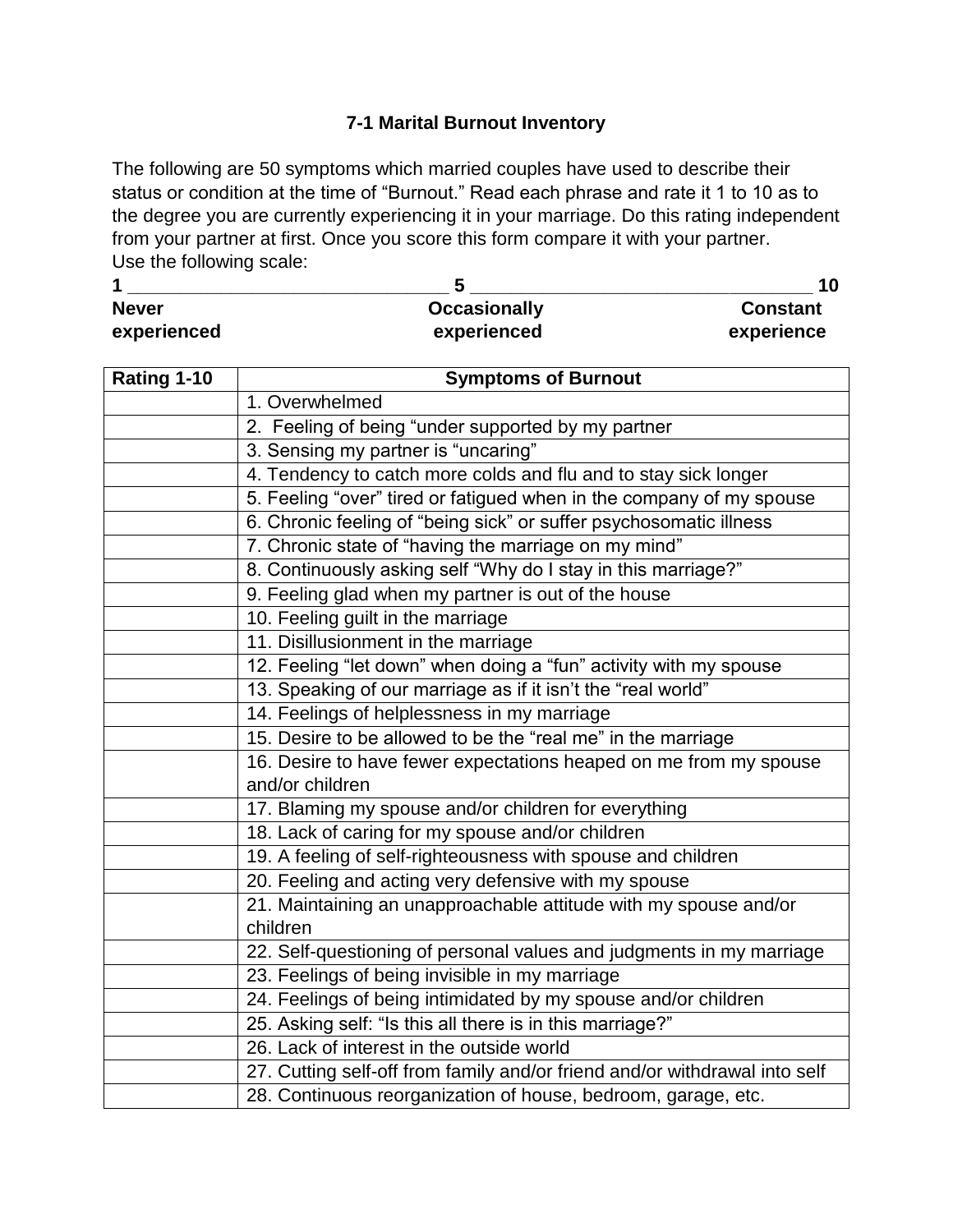| 30. Desiring more reinforcement from spouse and/children                            |
|-------------------------------------------------------------------------------------|
| 31. Escaping into increase housework and/or job related work at home                |
| 32. Desire to run away from home                                                    |
| 33. Using alcohol and/or drugs more often when home                                 |
| 34. Continuous state of depression when home                                        |
| 35. Victimizing my spouse or children - making things hard for them                 |
| 36. Being passive-aggressive with my spouse and/or children                         |
| 37. Feelings of being unappreciated by spouse and/or children                       |
| 38. Not willing to take off time. There is so much work to be done                  |
| around the house and/or at work                                                     |
| 39. Escaping into paper work at night and on weekends                               |
| 40. Frustration with the marriage, its rules and standards                          |
| 41. Ready to "go to blows" with anyone, anytime when home                           |
| 42. Feeling like an underdog and powerless in the marriage                          |
| 43. Feelings of paranoia – "someone is out to get me, I'm sure" in this<br>marriage |
| 44. My spouse and/or children expect more of me than I am capable of                |
| producing                                                                           |
| 45. Not looking forward to coming home in the afternoon                             |
| 46. Lack of enjoyment at home or in the company of my spouse                        |
| 47. Daydreaming or fantasizing when home or in the company of my                    |
| spouse                                                                              |
| 48. Anger and hostility towards my spouse and/or children                           |
| 49. Sense of failure in everything I try in this marriage                           |
| 50. Sleep Difficultieis                                                             |

## \_\_\_\_\_\_ **My Score** \_\_\_\_\_\_ **My Partner's Score** \_\_\_\_\_\_ **Our Couple Average Score**

**Scoring:** Add all of the ratings you gave the 50 symptoms and put your score in the appropriate blank. Then put down your spouse's ratings and average the two scores for your couple average score.

**Interpretation:** The following is the interpretation for the scores obtained on the Marital Burnout Inventory:

| <b>Scores</b> | Rating     | Interpretation                                             |
|---------------|------------|------------------------------------------------------------|
| 50-150        | Near       | You are fully enjoying your role and function in your      |
|               | Perfection | marriage. You find your marriage fulfilling and rewarding. |
|               |            | Congratulations                                            |
| 150-200       | Superior   | You occasionally experience some stresses in your          |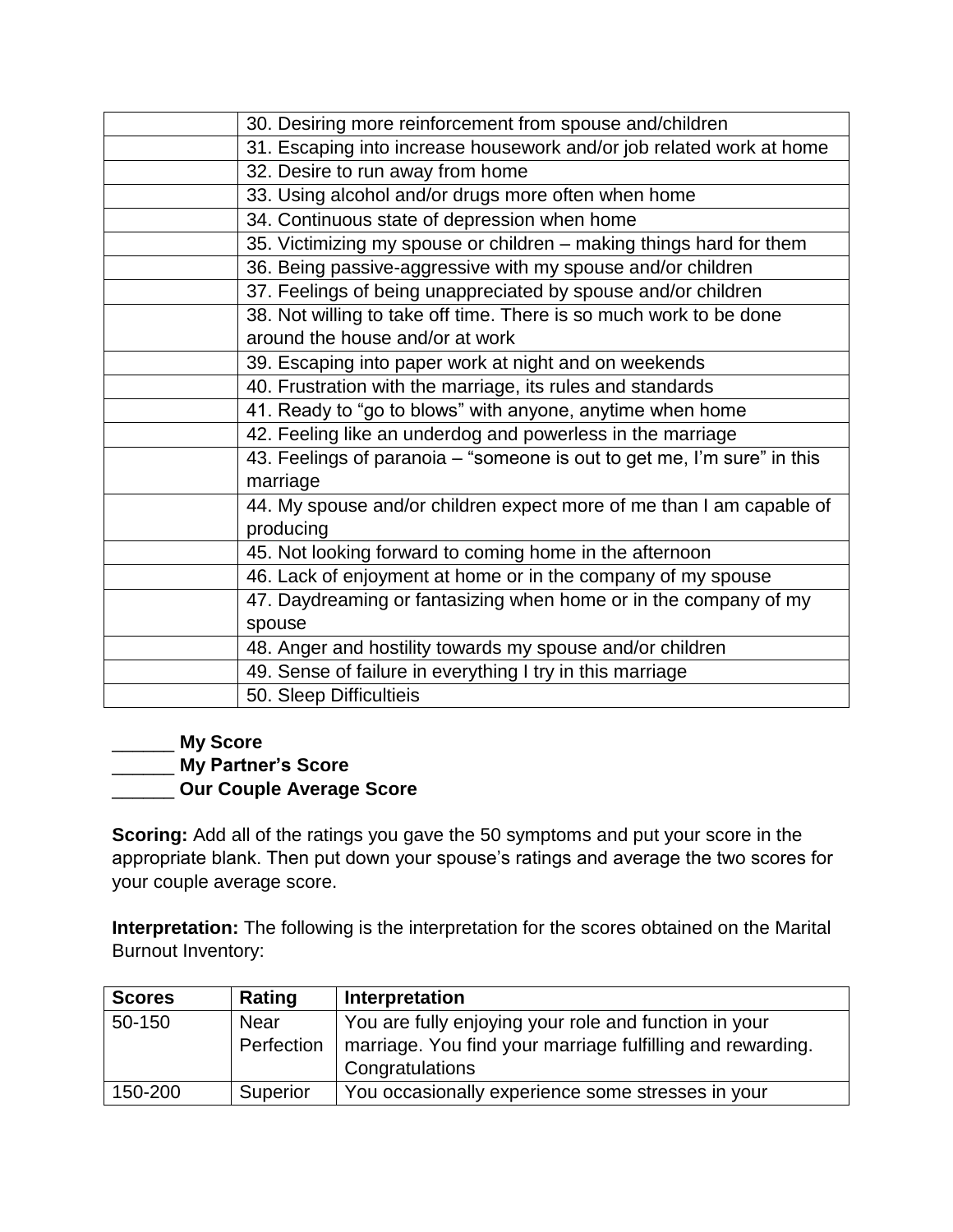|              |      | marriage but generally are able to deal with them as they<br>arise. You feel supported by your partner. Use some<br>preventive measures to continue to reduce the stress in the<br>future.                                                                                                                                       |
|--------------|------|----------------------------------------------------------------------------------------------------------------------------------------------------------------------------------------------------------------------------------------------------------------------------------------------------------------------------------|
| 201-300      | Good | You are experiencing an increasing but not debilitating<br>amount of stress in your marriage. This could be a warning<br>signal. Set yourselves down to problem solve some of the<br>areas from where this stress is coming. Do this now before<br>it gets out of control.                                                       |
| 301 or above | Fair | You are experiencing an increasing amount of stress in<br>your marriage. At this point the stress may be so great that<br>you and your spouse may want to seek out some outside<br>assistance from family, friends, clergy or a counselor to<br>mediate the issues causing this stress. GET HELP NOW!,<br>before it is too late. |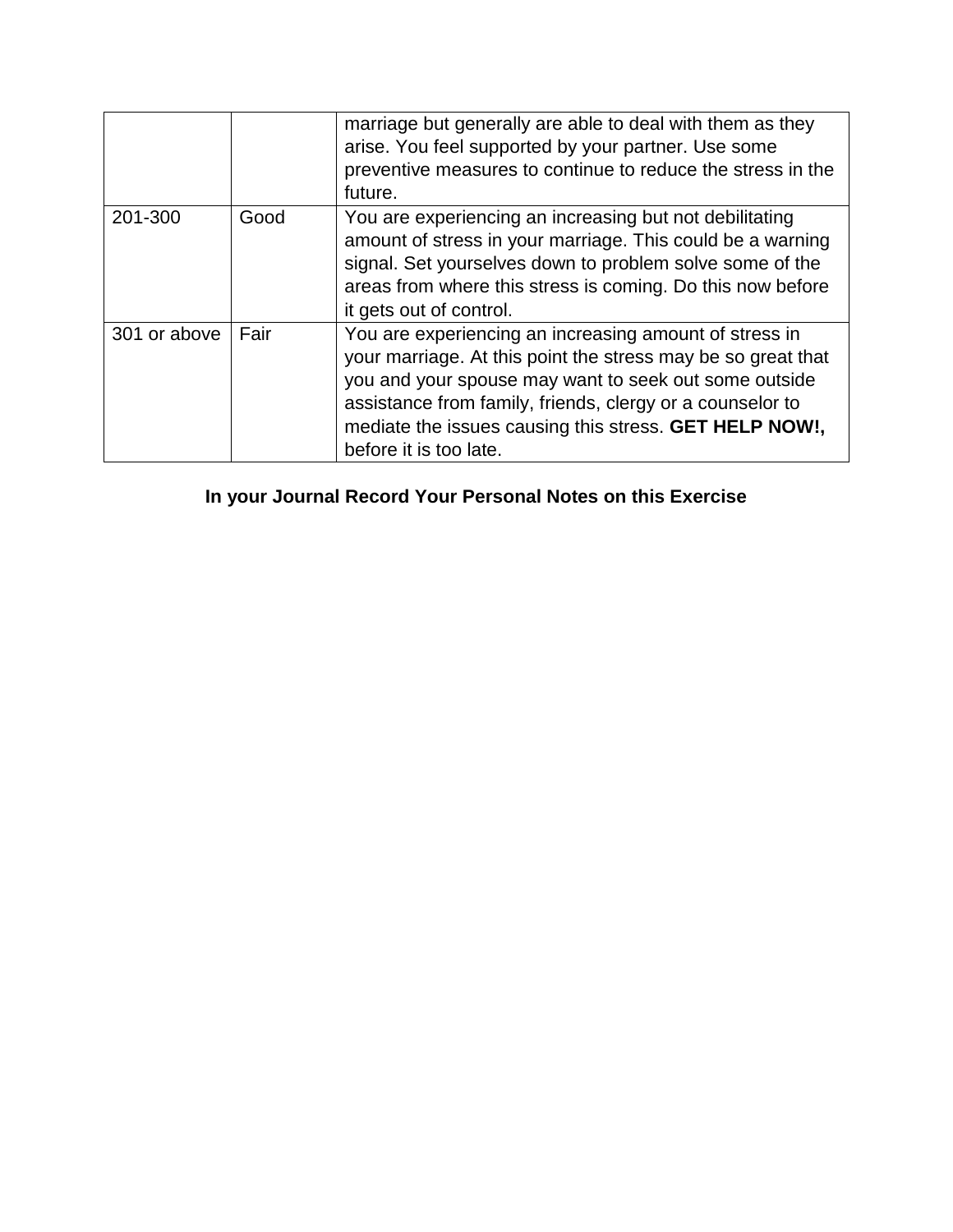## **7-2 A Short Course on Marital Burnout**

One or both partners in a marriage can experience a whole series of feelings and exhibit a series of attitudes and behaviors which are termed Burnout.

## **Burnout is a Loss of Focus in the Marriage**

## **A. Factors in Marital Burnout are:**

- 1. External Factors Contributing to Marital Burnout
- a) The state of the home or physical living condition of the couple
- b) The personality functioning of the spouses.
- 2. Internal Factors Contributing to Marital Burnout
- a) The motivation of the partners to reduce stress in their lives;

b) The situational reaction to specific stimuli in the marriage and the stress which results.

c) The mourning for the self-image of ''being special" in this marriage resulting in:

- Depression
- Not being able to meet idealistic vision of self as spouse and expecting self to do too much in the marriage
- Feeling of being more enlightened than partner and frustrated in not being able to see the results of such enlightened opinions or ideas in the marriage
- 3. Partnership Dynamics Contributing to Burnout in Marriage
- a) How the partners relate in the marriage
- b) The lines of authority and how strictly they are enforced in marriage
- c) Unrealistic expectations concerning the marriage
- d) The maintenance of one partner as underdog
- e) The exercise of control and power in the marriage
- f) The existence of supportive mechanisms in the marriage
- 4. Marital Roles and Behaviors
- a) The expectations for and resulting behaviors in fulfilling the role expectations
- b) The required time and energy to fulfill roles
- c) The requirements for appropriate dress or ''uniform" one spouse expects of other
- d) The need to be "appropriate" in the marriage

## **B. Characteristics of the Burnout Partner as Victim:**

Burnout Partners are Victims Who:

- a) Operate out of weakness rather than strength
- b) Have an idealistic vision of self and compare self to others
- c) Need to tell partner or be recognized by partner for both positive and negative actions in life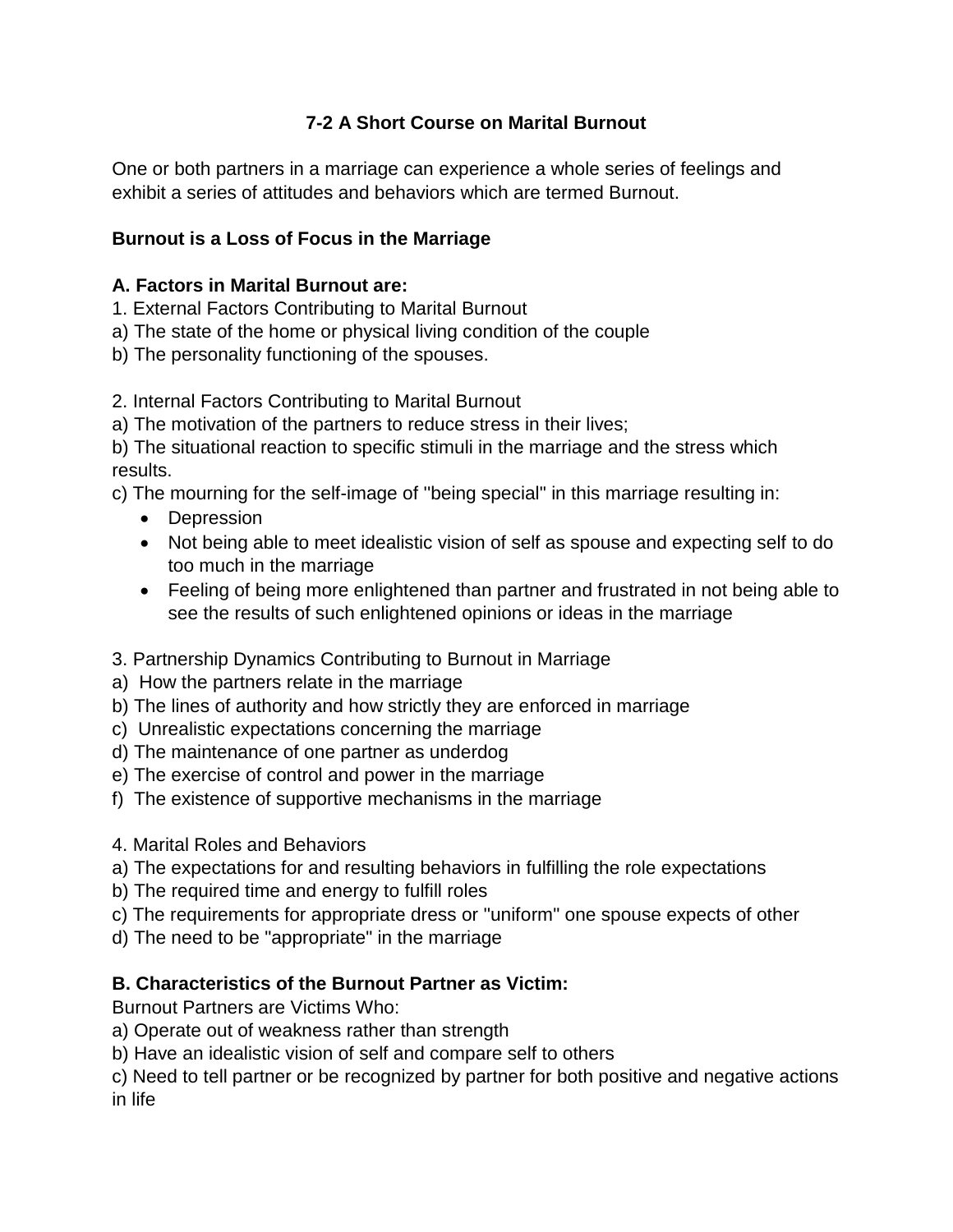d) Are loyal to the institution oi marriage rather than to themselves as persons

# **C. The Irrational Partner's Belief System Which Contributes to Burnout:**

1. I should "be together" all of the time and should not experience problems like other people do in their marriages.

2. Personal satisfaction in helping my partner should be enough for me and should be rewarding enough in itself.

3. My efforts should always be appreciated by my partner.

4. There is status and prestige in being married to my partner.

5. I should be able to devote 100% of my time and efforts to doing things with my partner.

6. I think I can make dramatic changes in my partner's life through effort, love and the relationship itself.

## **D. Some Questions Partners Should Ask Themselves to Clarify Motivation so as to Avoid Burnout:**

1. To what extent do I get vicarious gratification from my spouse's accomplishments?

2. What needs of mine are being met in this marriage?

3. Am I trying to use my marriage to meet needs that could or should be fulfilled elsewhere in my life?

4. How much does my sense of being productive depend upon my bringing about significant change in my partner?

5. To what extent in this marriage am I getting help for myself to resolve my own problems?

6. How much do I need to have contact with and be admired and loved by verbal, attractive people outside of this relationship?

# **E. Tips for Handling Marital Burnout:**

1. Recognize the symptoms and admit burnout is a problem for you.

2. Learn to ask for help from your partner and others.

3. Be aware of limitations in yourself, your partner, your children, your family and friends.

4. Organize your time better so you can concentrate on vital tasks.

5. Distinguish between stressful aspects of your marriage that you can change and those you can't.

6. If too much time is being taken away from the satisfying aspects of your marriage by unimportant, trivial duties, establish a set of priorities for yourself and discuss it with your partner.

7. Try to view your contacts with your partner's family and friends as a challenge and an opportunity for self-growth, rather than as a source of stress.

8. Make a list of the things you hate doing most in the marriage and see if you can dispense with or delegate many of them.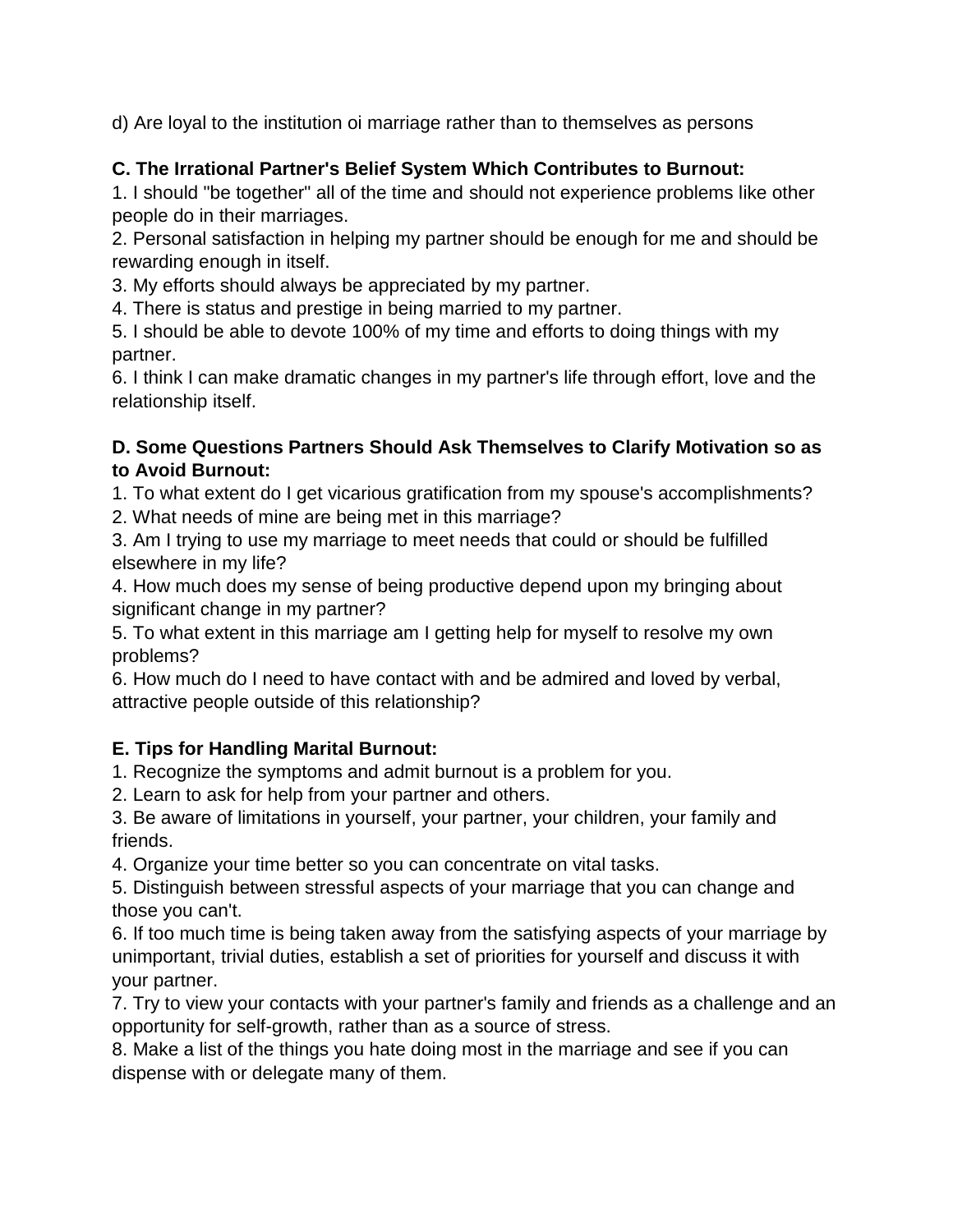9. Alternate major tasks in which results won't be seen for a while with those that will be immediately productive and gratifying, so that you have a sense of accomplishment in the middle of a long project.

10. Reach a clear awareness of your needs and motivation on remaining in this marriage.

## **F. Ways to Prevent Marital Burnout:**

1. Have a clear understanding of your partner's and your own expectations, dreams, hopes and desires for this marriage.

2. Clarify goals and priorities for your partner and you.

3. Maintain personal growth as a goal for each other in the marriage.

4. Develop an active outside life with a variety of interests to bring back to the marriage to enhance it

5. Encourage good communications between you and your partner.

6. Sustain mutual encouragement in the marriage to try out new ideas.

7. Find your own "decompression techniques" such as meditation or exercise, which relieve tension and put you into a more relaxed state of being.

8. Build a support system for you two as a couple among your friends and family in which you both can discuss problems and look for solutions. Don't just air gripes but look for solutions.

9. View marriage as just one aspect of your life and not as the sole determinant of who you are. This can ease a lot of pressure and anxiety on you both.

10. Start out with realistic expectations of what you can hope to achieve in this marriage.

# **Suggested Discussion Questions**

1. What are the factors currently in our marriage which could lead one or both of us to Burnout?

2. What are some dynamics in our couple relationship which could lead to Burnout?

3. What are the role expectations in our marriage that could contribute to Burnout?

4. How can we identify if one or both of us are functioning as victims?

5. What are some irrational beliefs we both hold in our marriage which could lead to Burnout?

6. How clear to one another are our expectations and motivations in our marriage?

7. What are some ways we can assist one another to overcome Marital Burnout if it should occur?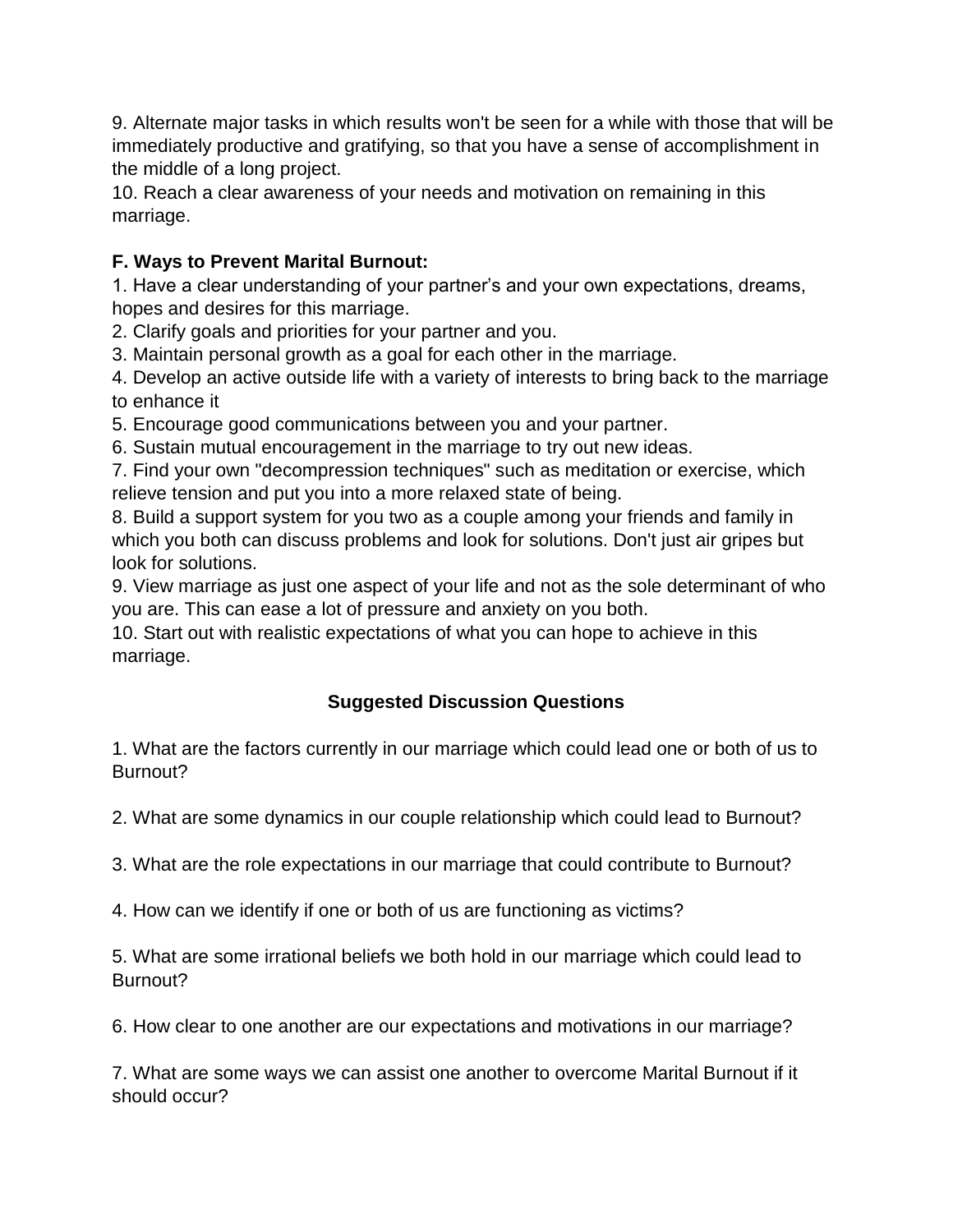- 8. What are some ways we can prevent Burnout in our marriage?
- 9. How do others in our life contribute to help us with Marital Burnout?
- 10. How does knowing about Burnout help us to make our marriage better?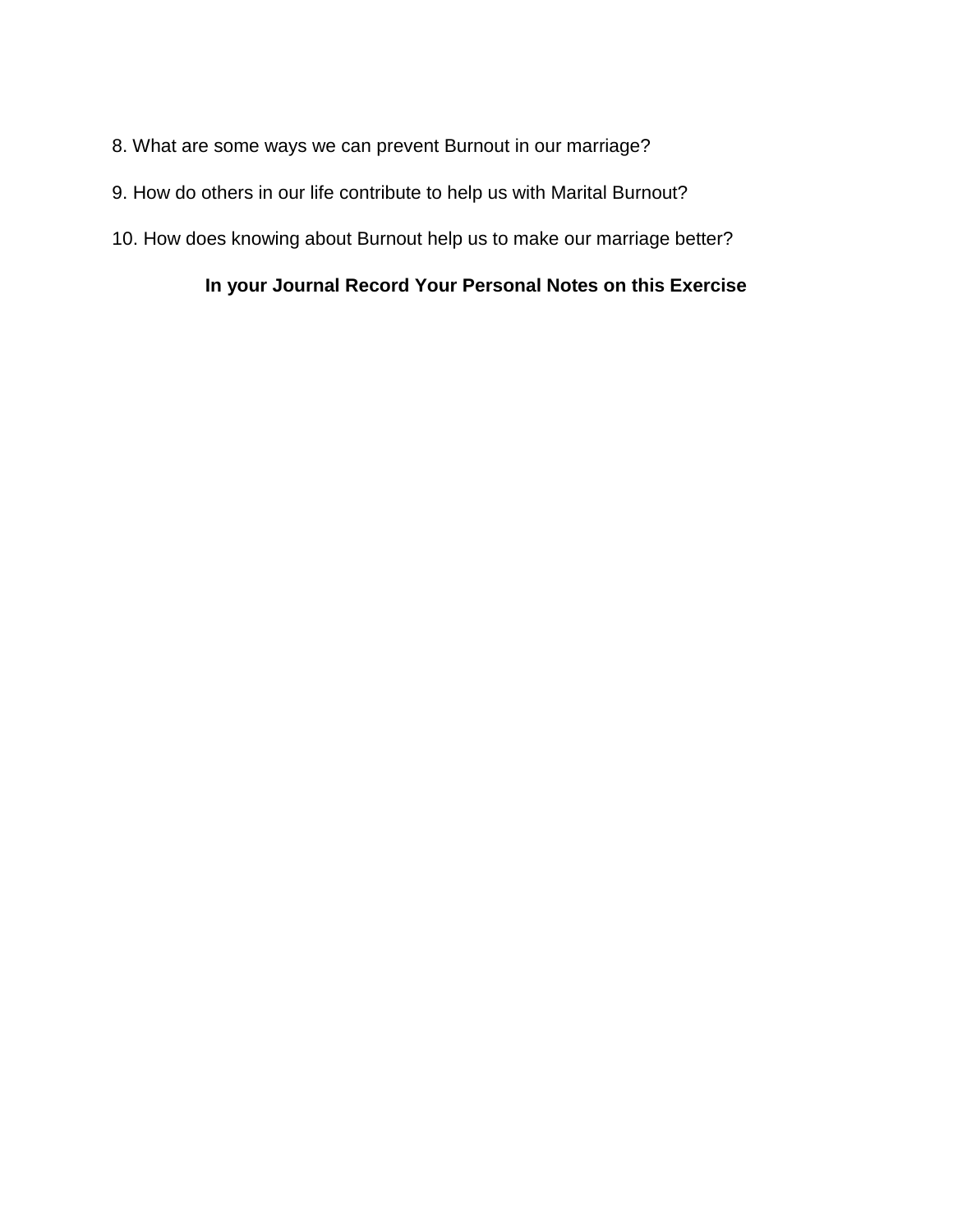# **7.3 What's Bugging You In the Marriage and A Debugging Plan**

The following is a list of frustrations which others have listed as bugging them in their marriages. Please read over the items and then rank order them by what bugs you most. There are blanks for you to write in any frustrations not on the list which bugs you. Include them in your rank ordering. Do this independently from your partner at first. Compare results later.

| <b>Frustrations in Marriage</b>                                      | <b>Rank Order</b> |
|----------------------------------------------------------------------|-------------------|
| 1. Not enough money                                                  |                   |
| 2. My partner spends too many hours away from home                   |                   |
| 3. My career is dead ended/my partner's career is dead ended         |                   |
| 4. My partner has too much paperwork which s/he must bring home      |                   |
| 5. I'm not sufficiently informed by my spouse of what is going on in |                   |
| her/his outside life                                                 |                   |
| 6. I'm not appreciated by my partner                                 |                   |
| 7. I'm not appreciated by my children and/or spouse's family         |                   |
| 8. I get no support for important decisions from my spouse           |                   |
| 9. I feel powerlessness                                              |                   |
| 10. My partner is not responsive to my needs                         |                   |
| 11. There is too much bickering in our relationship                  |                   |
| 12. The sexist attitude on the part of my partner                    |                   |
| 13. The lack of family support for our marriage                      |                   |
| 14. My disappointment with in-laws                                   |                   |
| 15. My not accomplishing what I expected to in this marriage         |                   |
| 16. (name other not listed above)                                    |                   |
| 17. (name other not listed above)                                    |                   |
| 18. (name other not listed above)                                    |                   |
| 19. (name other not listed above)                                    |                   |
| 20. (name other not listed above)                                    |                   |

Now that you have rank ordered the frustrations in your marriage, for your top five frustrations, prepare an action plan by which you can lessen the stress they create for you. Use the following format. Read the directions which follows this outline before completing the Debugging Plan. Do this plan independent from your partner at first. Compare results later.

## **My Personal Debugging Plan**

# **First Priority Frustration:**

Action Steps I will take to overcome this frustration in my marriage by the following date:

1.

\_\_\_\_\_\_\_: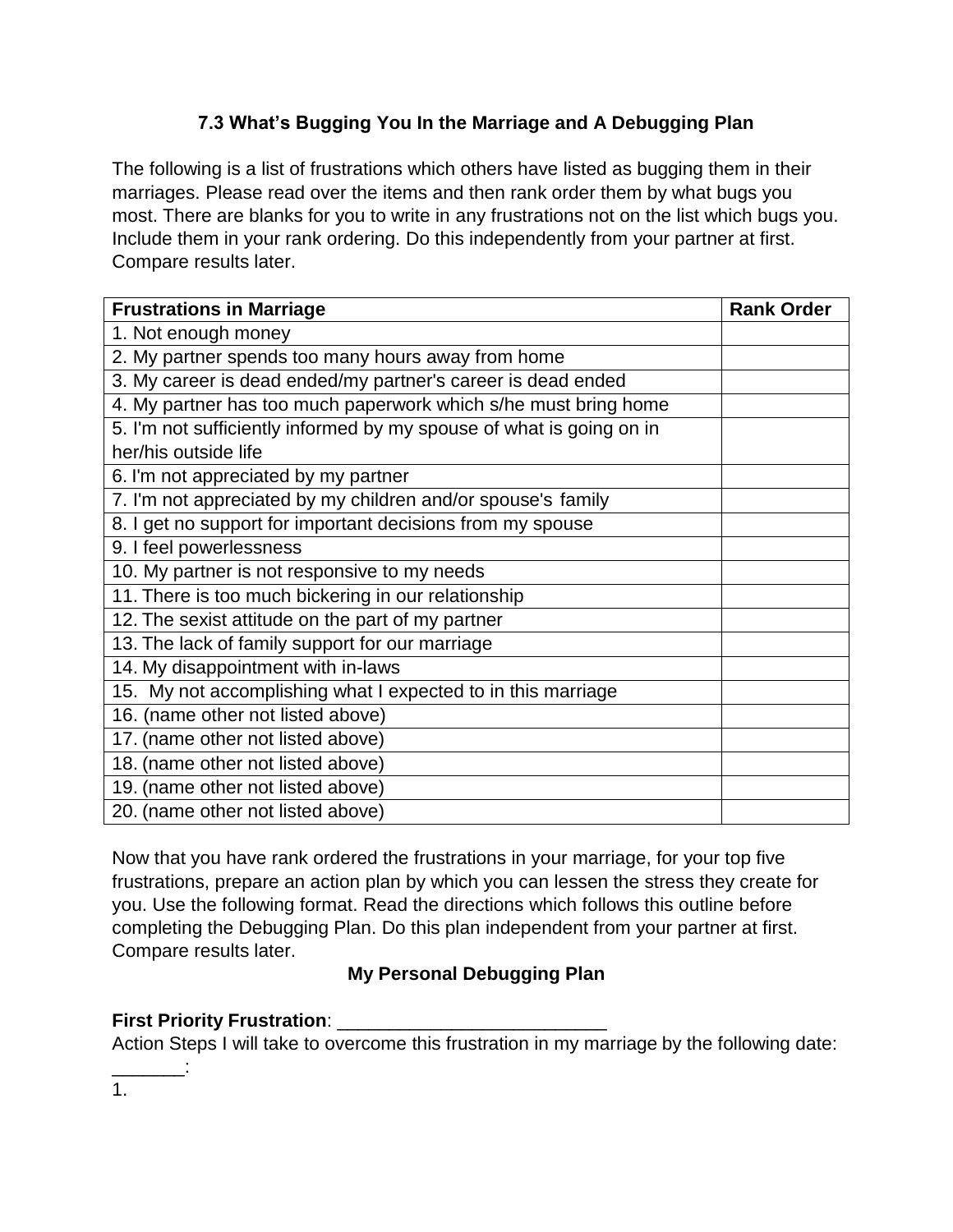2.

3.

4.

## **Second First Priority Frustration: We are all that the Second First Priority Frustration:**

Action Steps I will take to overcome this frustration in my marriage by the following date:

 $\sim$ 1. 2.

3.

4.

## **Third Priority Frustration:** \_\_\_\_\_\_\_\_\_\_\_\_\_\_\_\_\_\_\_\_\_\_\_\_\_\_

Action Steps I will take to overcome this frustration in my marriage by the following date:

\_\_\_\_\_\_\_: 1.

2.

3.

4.

# **Fourth Priority Frustration:** \_\_\_\_\_\_\_\_\_\_\_\_\_\_\_\_\_\_\_\_\_\_\_\_\_\_

Action Steps I will take to overcome this frustration in my marriage by the following date:

 $\frac{1}{2}$ 

1. 2.

3.

4.

## **Fifth Priority Frustration:** \_\_\_\_\_\_\_\_\_\_\_\_\_\_\_\_\_\_\_\_\_\_\_\_\_\_

Action Steps I will take to overcome this frustration in my marriage by the following date:

 $\sim$ 1.

2. 3.

4.

### **Directions for Debugging Plan**

In planning steps to overcome these five priority frustrations be sure to first brainstorm alternatives. Write down on a separate sheet of paper as many alternative solution steps you can think of. Do not try to evaluate any of them initially. You will not be able to think of many solutions if you begin to be too critical of them before you get them down on paper. Quantity is the desired outcome; quality will follow in the next step.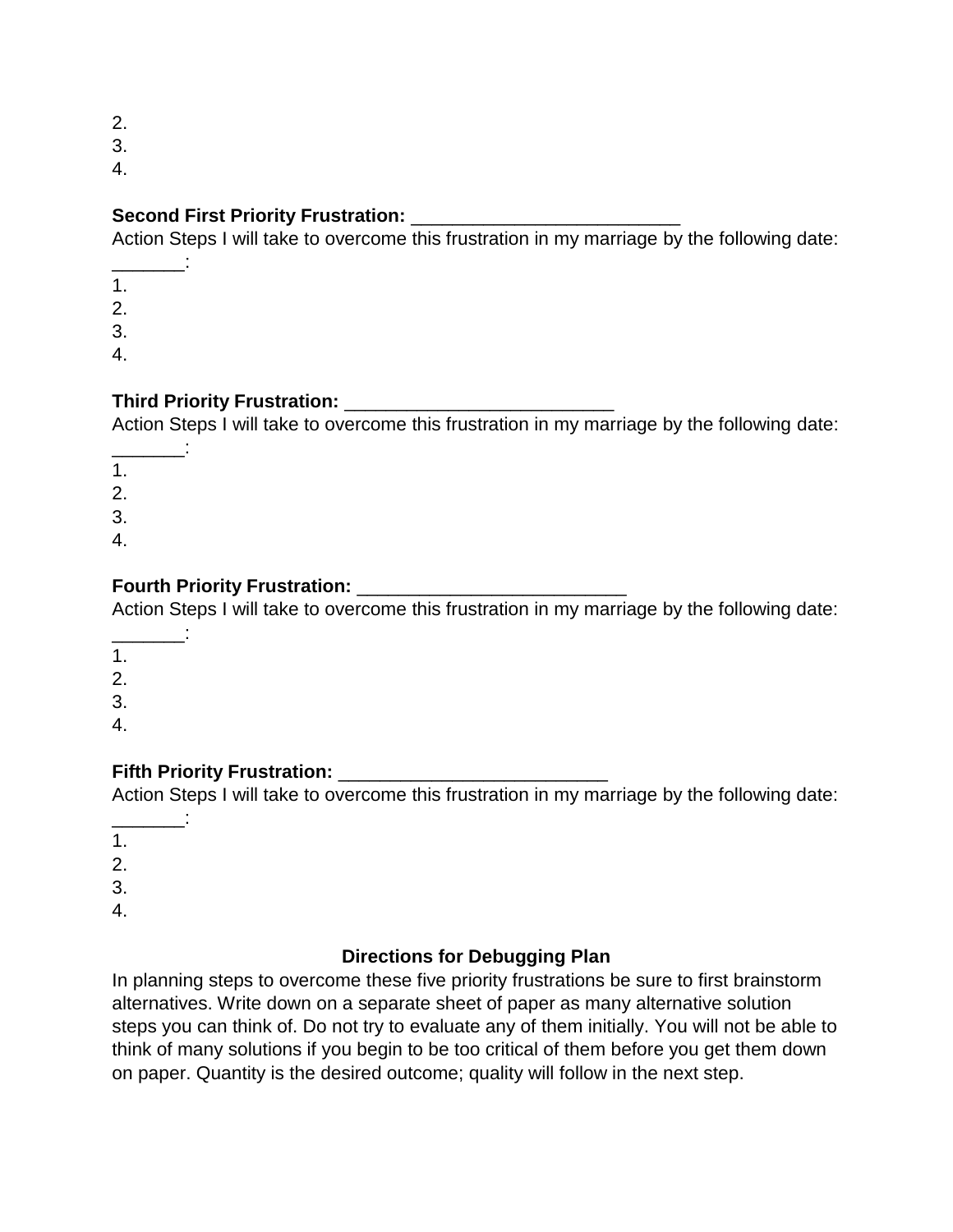When you have exhausted brainstorming your list of solution steps for a frustration, you then need to evaluate the items by putting each into one of the following categories:

| Category                          | <b>Description</b>                                 |
|-----------------------------------|----------------------------------------------------|
| <b>Most Likely</b>                | Other things being equal, what do you think will   |
|                                   | happen? Usually the answer is "I'll go on          |
|                                   | complaining and nothing will change."              |
| <b>Most Desirable</b>             | The "magic wand" solution, where you indulge in    |
|                                   | any fantasy. For example, 'The offending party     |
|                                   | will change her/his ways immediately."             |
| 50/50 Chance of Success           | An example: "I'll write a letter to my spouse      |
|                                   | documenting my feelings about her/his conduct."    |
| Less than 50/50 Chance of Success | This may include steps that have been tried        |
|                                   | previously without success. Example: "I'll have a  |
|                                   | talk with my spouse about the harm being done."    |
| <b>Least Desirable</b>            | An example: "I'll give up on the situation and get |
|                                   | a divorce."                                        |

Once you have categorized your brainstormed list of solution steps, you hopefully have recognized that if you do nothing about it that the frustration will continue to occur anyway and it is about the worst thing that can happen.

Your next step is to decide on the action steps and record them in your plan to reduce a marital frustration. Weigh the probable costs and benefits of each solution step listed. What is likely to be accomplished? How unpleasant will it be to carry out? Is it likely to have consequences that you want to avoid (e.g., getting a divorce)? Use your value judgments here: Do I want to do this? Is it worth it? What consequences am I willing to risk in resolving this frustration?

Once your action steps are chosen, make a commitment to act within a definite period of time. Set realistic time limits that allow for no excuses. Now that you have read these directions, go back before these directions to complete your Debugging plan.

### **Caution Advisory**

If there is something you can do about the top frustrations in your marriage that bug you and if you decide not to do it, then you lose your right to complain. You have chosen (whether explicitly or through subsequent failure to carry out the plan of action) to go on living with the problem. No excuses, please.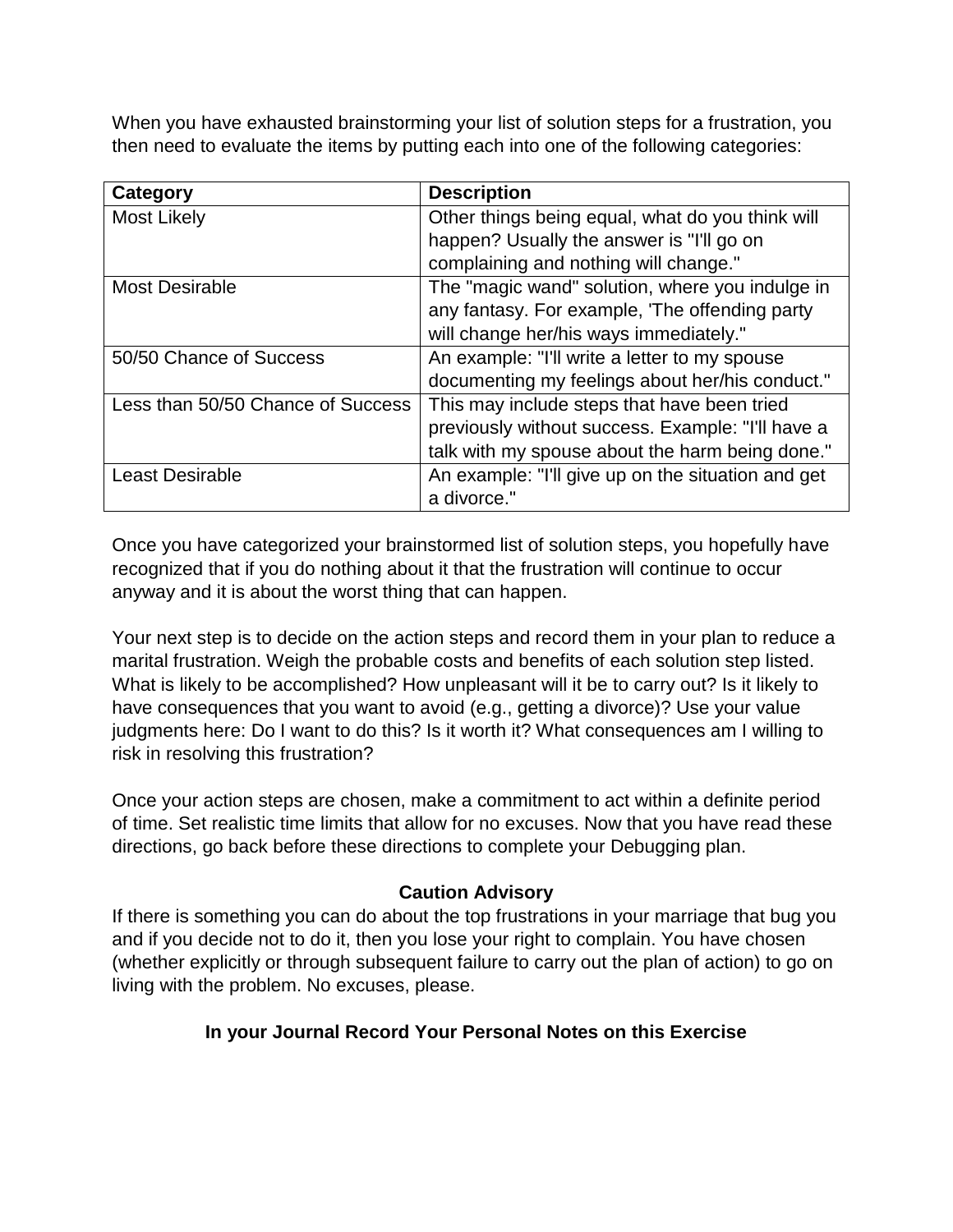## **7-4 A Self Help Plan to Treat Marital Burnout**

This is a three step process: observe, decide and plan. With this method, the burnedout spouse, with the aid of the marital partner, observes her/his own present behaviors, which may be characterized by omnipotence, fatigue and so forth. S/he writes them down in specific terms. Next s/he decides on opposite behaviors (goals) s/he wishes to adopt - behaviors characterized by reality, energy, and the like. Finally, s/he decides on a specific plan. An example:

| Observe:                | Decide:           | Plan:                                        |
|-------------------------|-------------------|----------------------------------------------|
| <b>Present behavior</b> | Goal              | <b>Specific</b>                              |
| characterized by:       | Characterized by: | <b>Steps</b>                                 |
| Omnipotence             | Reality           | Today I will say "no" to you when you ask    |
|                         |                   | me to do something                           |
| Fatigue                 | Energy            | After dinner I will take a ten minute walk   |
| Suspicion               | Trust             | I will choose to believe my spouse next time |
|                         |                   | s/he is late                                 |

To use the chart, the spouse needs to apply the following four pathways.to success.

**LOVE:** The term love means involvement with people. This can be on a superficial or an intense level. A first step in combating burnout is to examine interpersonal relations. Some suggested questions are:

1. What is the overall state of my personal relations to my spouse, children, and friends?

2. Have I been curt with my spouse lately? In what way was I short with her/him?

3. How can I improve my relationship with my spouse? Specifically?

**SELF-WORTH:** The second pathway to success is involvement in activities that cause a feeling of success. Suggested questions are:

1. Have I consciously scheduled a "success" experience today? Or, did I instead attack only difficult and overwhelming problems?

2. Did I spend some time today doing something for myself?

3. Did I do one thing, no matter how minor, on which I have been procrastinating?

**FUN:** An essential component of burnout treatment is the successful identifying and involvement in enjoyable activities. Suggested questions are:

1. Did I schedule fun in any activities today?

2. Did I follow through on such activities?

3. Did I try to absorb myself in the activity or did I. allow myself to feel guilty because of the time it takes up?

4. Did I have fun interacting with my spouse today?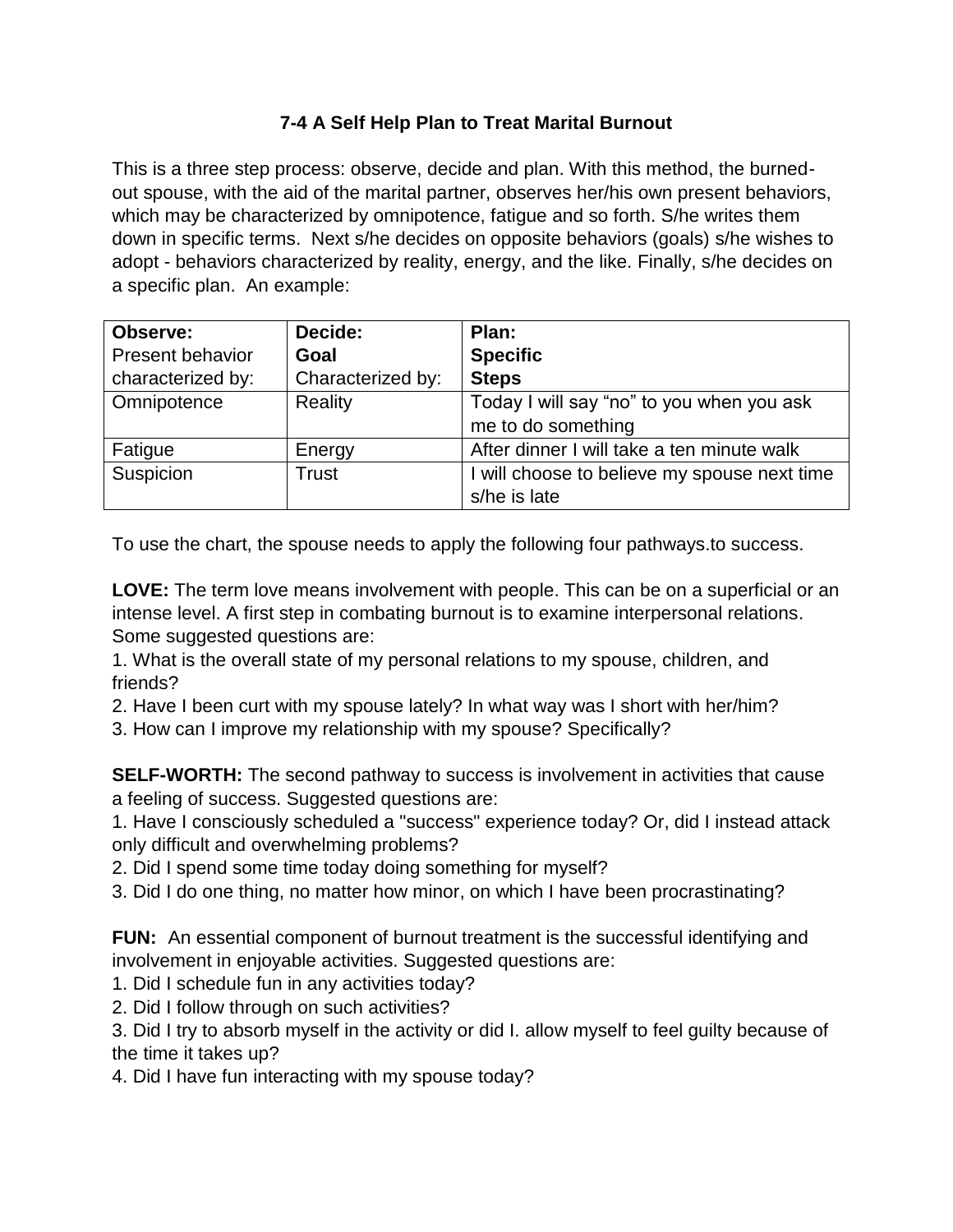**SELF-DISCIPLINE:** Caution is urged if the burned-out spouse is to avoid applying this pathway in a counterproductive way. The application of this pathway can easily be used as an excuse for more, rather than less failure. Suggested questions are:

- 1. Did I have a plan for using my time today?
- 2. Did I get all my housework done as planned?

3. Did I throw away any useless and outdated papers rather than keep them on the excuse that "they might be useful someday?"

- 4. Did I take any breaks, even brief ones, today? Or, did I work straight through?
- 5. Did I leave my job at work, or did I carry it home with me?

Burnout is a problem faced by many spouses. It is characterized by omnipotence, rigidity, feelings of depression and the like. With the above four pathways to success and its emphasis on specific plans an alternative to this painful experience is possible.

You and your partner can now proceed with a Burnout Treatment plan for yourself using the OBSERVE, DECIDE and PLAN model, utilizing the four pathways to success of Love, Self-worth, Fun and Self-Discipline.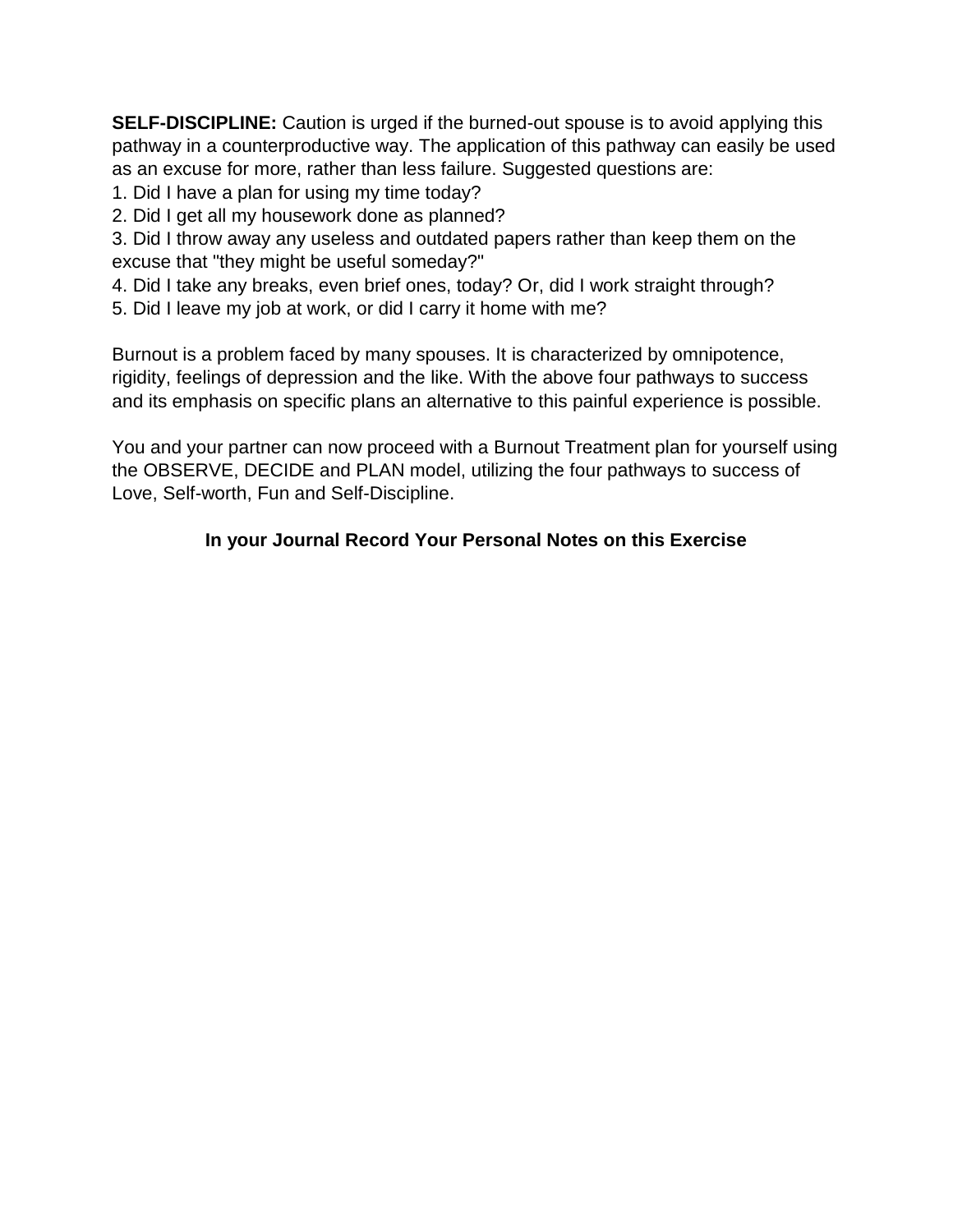## **7.5 Follow-up Work-Out Plan for Marital Burnout**

As a result of our exercises, discussions, and efforts. in this chapter of our Marriage Work-Out, we have come up with this action plan to continue and follow up the health enhancing we have just completed.

### **I. Martial Burnout Needs**

The following are needs which we still have to address to achieve full remediation or prevention of Marital Burnout:

- 1.
- 2.
- 3.

4.

5.

## **II. Strategic Steps towards Addressing Marital Burnout**

The following are specific steps we will take to address to treat or prevent our Marital Burnout:

- 1.
- 2.
- 3.
- 4.
- 5.
- 6.
- 7.
- 8.
- 9.
- 10.

# **III. Personal Responsibility Taking**

The following are the things I will specifically do to ensure that we as a couple continue to remediate or prevent Marital Burnout:

- 1.
- 2.
- 3.
- 4.
- 5.
- 6.
- 7.
- 8.
- 9.
- 10